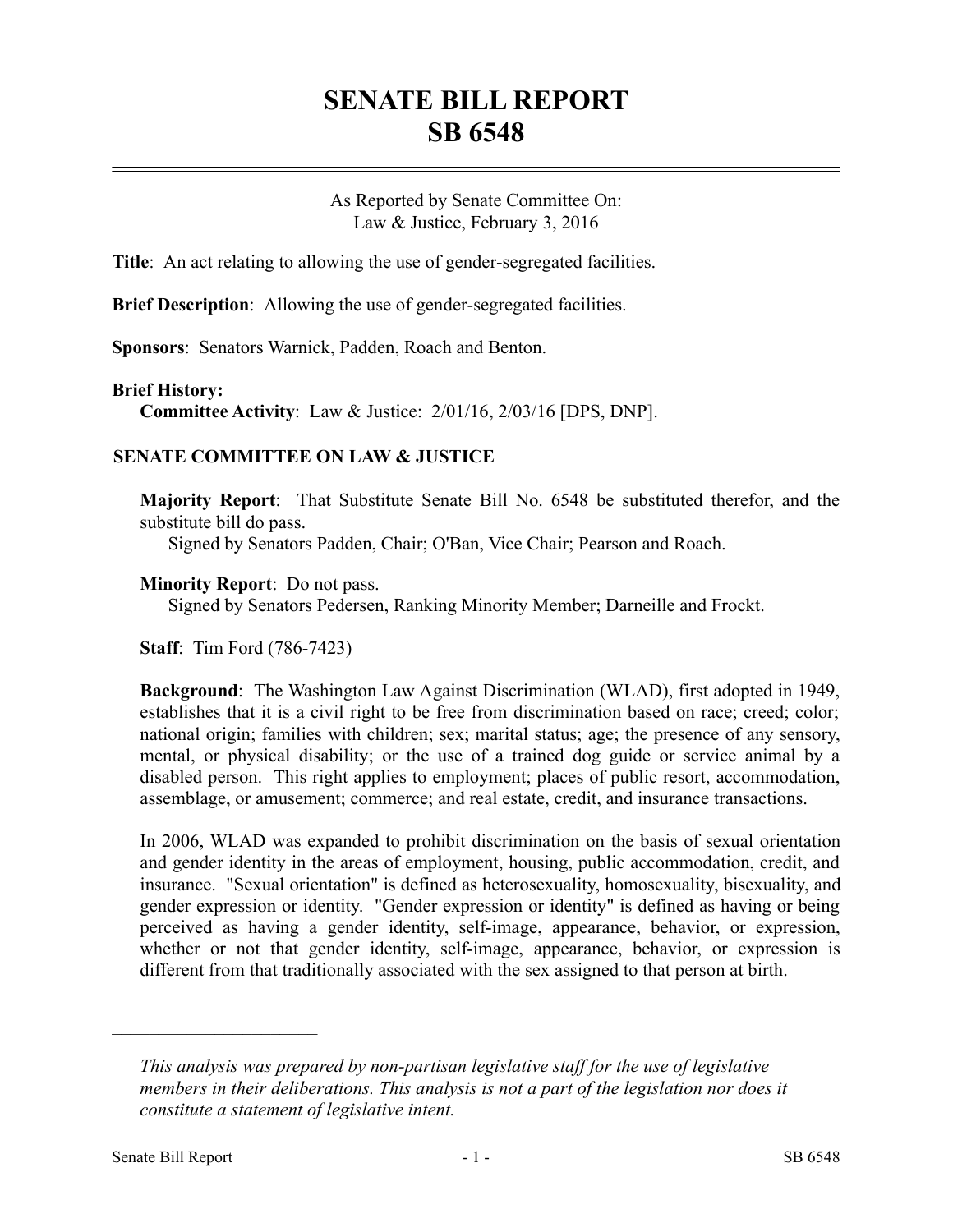The Washington State Human Rights Commission (Commission) consists of five members appointed by the Governor with the advice and consent of the Senate. The Commission may adopt, amend, and rescind suitable rules to carry out the provisions of WLAD. The rules must be consistent with the WLAD, and those rules may interpret and explain the WLAD. The commission adopted a final rule on sexual orientation, gender identity, and gender expression which became effective on December 26, 2015. The rule applies to employers, public accommodations, and places that provide goods and services to the public. Examples of public accommodations include: restaurants; hotels, motels, and inns; stores, markets, and shopping malls; theaters, cinemas, concert halls, and arenas; parks, fairs, and arcades; libraries; schools; state and local government offices; and hospitals. The rule prohibits discrimination against individuals because of their sexual orientation, their gender identity, or their gender expression.

Under the new rule, there is a specific requirement for covered entities that have gendersegregated facilities. Gender-segregated facilities are locations such as restrooms, locker rooms, dressing rooms, and homeless or emergency shelters, that are separated for use by only one gender - either for women only or for men only. If a covered entity has gendersegregated facilities, individuals must be allowed to use the bathroom or locker room that matches his or her gender identity or expression. So, for example, a person who identifies as "male" must be allowed to use the men's room. Prohibited conduct includes asking unwelcome personal questions about an individual's sexual orientation, gender expression or gender identity, transgender status, or sex assigned at birth. A covered entity shall not request or require an individual to use a gender-segregated facility that is inconsistent with that individual's gender expression or gender identity, or request or require an individual to use a separate or gender-neutral facility. If another person expresses concern or discomfort about a person who uses a facility that is consistent with the person's gender expression or gender identity, the person expressing discomfort should be directed to a separate or gender-neutral facility, if available.

**Summary of Bill**: The bill as referred to committee not considered.

**Summary of Bill (Recommended Substitute)**: The Washington Law Against Discrimination does not grant any right to access gender segregated facilities, and a public or private entity may limit access to a gender segregated facility such as a bathroom, restroom, toilet, shower, locker room, or sauna, to a person if the person is preoperative, non-operative, or otherwise has genitalia of a different gender from that for which the facility is segregated.

A minor child or person with a disability may enter a gender segregated facility where the gender of the child or person does not match the segregated facility when accompanied and supervised by a parent, guardian, or caretaker. The parent, guardian, or caretaker must be of the matching gender for which the facility is segregated.

**EFFECT OF CHANGES MADE BY LAW & JUSTICE COMMITTEE (Recommended Substitute)**: A minor child or person with a disability may enter a gender segregated facility where the gender of the child or person does not match the segregated facility when accompanied and supervised by a parent, guardian, or caretaker. The parent, guardian, or caretaker must be of the matching gender for which the facility is segregated.